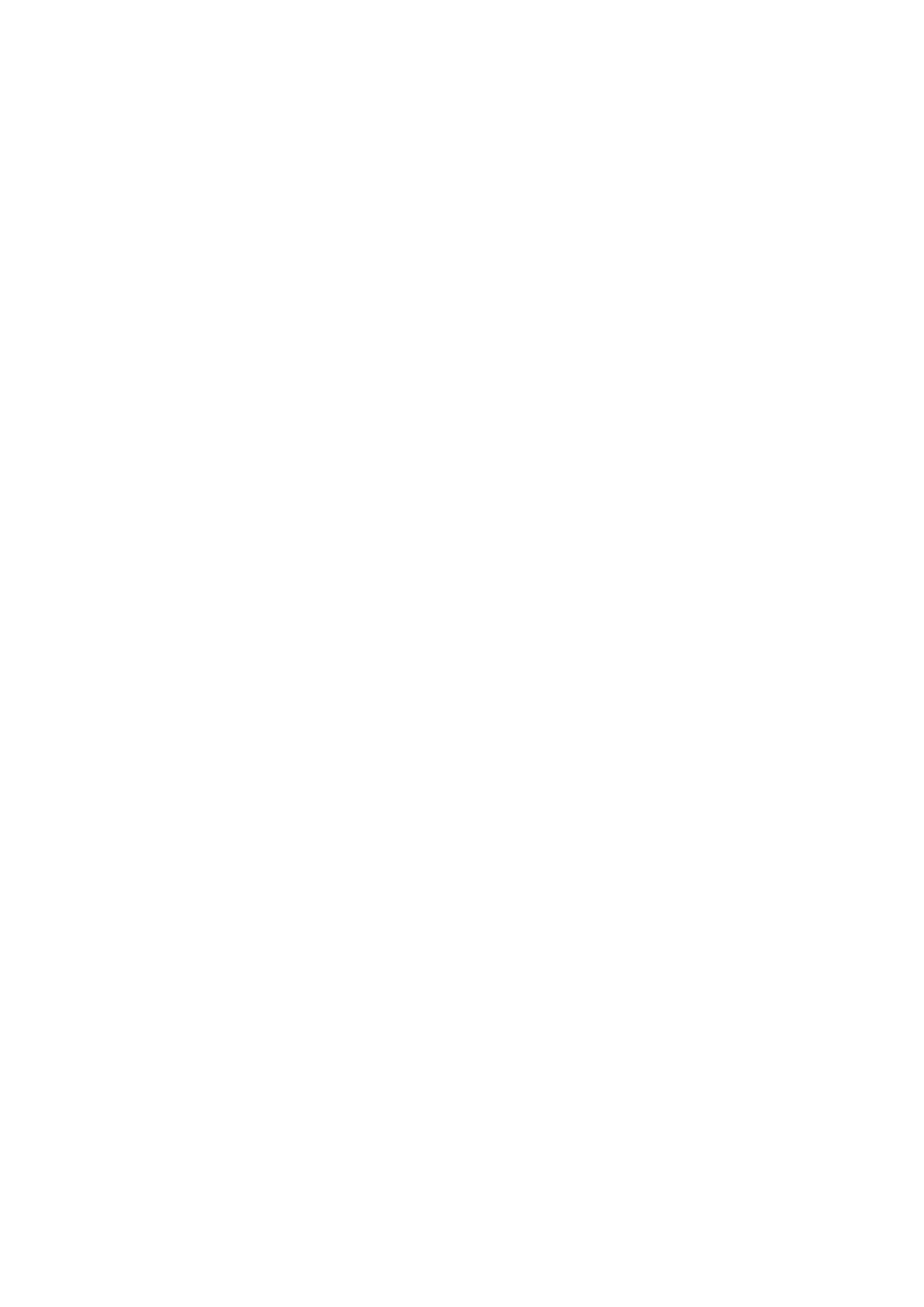placement criteria [4]. Student employability is crucial for educational institutions as it is often used as a metric for their success. Identifying the significant factors affecting employability, as well as the requirements of the new job market can tremendously help all stakeholders. Knowing their weaknesses and strengths, students might better plan their career. Program managers can anticipate and improve their curriculum to build new competencies, both for educating, training and re-skilling current and future workers. The students' future job placement is a major concern for the institutions offering higher education and a method for early prediction of employability of the students is always desirable to take timely action [5].

Machine learning techniques have been extensively used in various fields of educational data mining. More and more studies are investigating machine learning techniques for the prediction of students' future job placement after graduation

### **2 Related Literatures**

Researchers have conducted studies in relation to students' future job placement after graduation using varied approaches. Amongst were [6] who worked to explore how university students and those who had graduated and been subsequently employed, made career decisions. Their studies employed interviews and focus group discussions with 22 university students and 28 graduates from Australian undergraduate and postgraduate courses in a variety of disciplines. The main findings of their work were that at the enrolment-stage of university and during their studies, most students were pessimistic about their career outcomes and felt largely unsupported in identifying suitable career goals. However, the outcomes after graduation were unexpectedly positive in that, by this point most had identified career goals and were in careers they had desired. The key take away from this research was a set of recommendations for universities regarding how to better support students to make career choices. [7] reported the outcomes of a survey of LIS students undertaken in Slovenia and Australia on their experience of work placements and the benefits it could bring for enhancing their personal portfolios. Students were asked to complete a survey prior to undertaking their placement which sought to determine their expectations as to the usefulness and relevance of the placement in enhancing their portfolios and subsequent career prospects. After undertaking their placement, students completed a second survey as to how well the experience fitted with their expectations and its benefits for their portfolios and professional ambitions. The results of their research confirmed what has generally been reported elsewhere ‐ that placements provided a highly relevant educational experience that is appreciated by students and that generally lives up to their expectations.

[8] conducted a study on computing graduates into the workplace and explored their undergraduate experiences of work placements and subsequent impact on graduate employment. The study involved 14 Scottish universities, the researchers found that graduates had benefited from work experience financially, earning more than those who had not completed placements. They had also found graduate positions more quickly and were more likely to be in work than those who had graduated without completing a placement.

[9] worked on how to assist students with their digital research skills while simultaneously allowing them to research and explore college and career options. The major aim of his systematic literature review was to evaluate the effectiveness of placements for career outcomes and to identify any underpinning core psychological processes and to offer a theoretically grounded framework for future research.

[10] researched to explore the common perception of students about their education for their practical lives, also investigated the relationship between higher education and employment, and the extent higher education predicted employment for students. Number of participants used was 1,210 from public universities in Punjab. The collected data were analyzed through statistical techniques of multiple regression, correlation, t-test, and ANOVA. The results of their study revealed that most of the respondents strongly agreed with the view that higher education was for world of work. The relationship between higher education and employment found significantly positive and it was evident that higher education strongly affected and applied as predictor of employment. On the bases of their findings, it was suggested that Educational ministry must engage its strength for the expansion of higher education and encouragement of proper structural reforms in employment directions. Career guidance and services to search employment inside institutions should be provided to the students for the sake of saving their energies with long time of searching job. Students of postgraduate level should be given more opportunities for placement of work with employment experience. According to [3] the study to determine the extent at which undergraduate and post graduate students were able to gain job opportunities after graduation could predict if a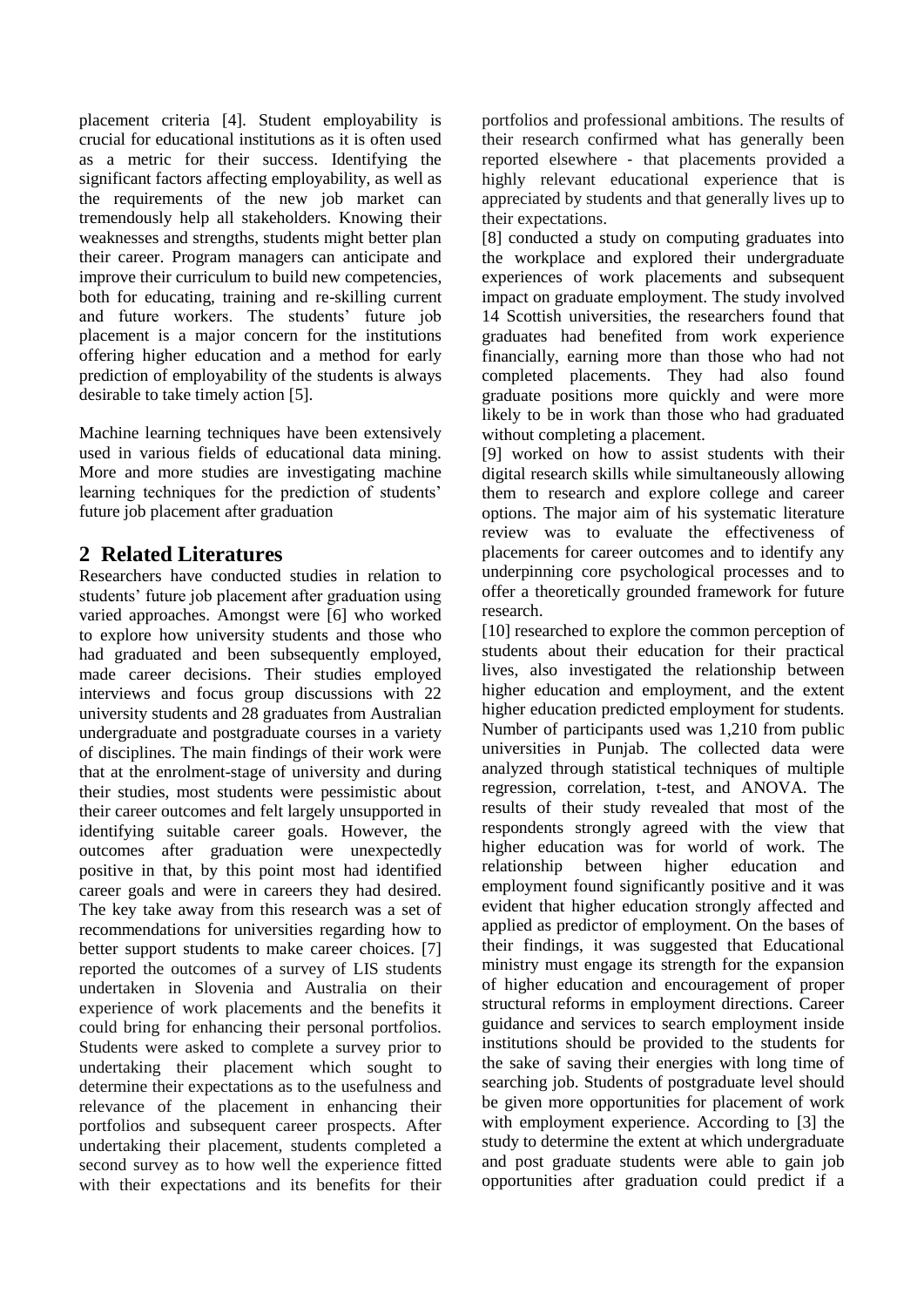student secures full-time employment prior to graduation or not. In order to predict employment opportunities prior to graduation, the study used commonly recognized and advanced machine learning models, including logistic regression, discriminant analysis, decision trees, and neural networks. Results demonstrated that employment opportunities prior to graduation could be predicted with 73% accuracy with a neural network as the most accurate predictive model. Moreover, a sensitivity analysis identified co-curricular activities and majors as statistically significant variables in predicting employment upon graduation.

The recent work of [11] on accessing programming skills acquisition of students in computer science and related areas. The study was conducted to look into the correlation between competency level of student in programming skills acquisition and future job placement of student after graduation. As a result of this, qualitative research design was used which targeted graduate students in computer science that are currently working in one firm or the other. 15 participants formed the sample using non-probability sampling technique approach. A structured interview question was used to collect data from the participants via WhatsApp social media platform. The findings and results showed that competency level of students in programming skills could clearly and correctly predict future job placement of student after graduation; similarly, expert skills competency level was noted to be the most powerful required of students that mostly contribute to their future jobs placement over other related skills. It was concluded that computer graduates needed to be adequately sensitized to develop in them the consciousness of acquiring the necessary programming job-related competencies before and after graduation, to enable them secure and sustain good employment in programming firms or related firms.

The paper presented by [12] used a Support Vector Machine to predict a model to determine if prior programming knowledge and completion of in-class and take home formative assessment tasks might be suitable predictors of examination performance. Student data from the academic years 2012 - 2016 for an introductory programming course was captured via ViLLE e-learning tool for analysis. The results revealed that student prior programming knowledge and assessment scores captured in a predictive model, is a good fit of the data. However, while overall success of the model is significant, predictions on identifying at-risk students is neither high nor low and that persuaded them to include two more research questions. However, their preliminary post analysis on these test results showed that on

average students who secured less than 70% in formative assessment scores with little or basic prior programming knowledge in programming may fail in the final programming exam and increase the prediction accuracy in identifying at-risk students from 46% to nearly 63%. Hence, these results provide immediate information for programming course instructors and students to enhance teaching and learning process. [1] used students' behavioural data to predict their career choices. Based on the simple premise that the most remarkable characteristics of classes were reflected by the main samples of a category, they proposed a model called the Approach Cluster Centers Based On XGBOOST (ACCBOX) model to predict students' career choices. The experimental results of predicting students' career choices clearly demonstrated the superiority of their method compared to the existing state-of-the-art techniques by evaluating on 13 M behavioral data of over four thousand students.

[5] systematically reviewed the work done in the field of academic performance prediction and employability prediction of students in higher education. Their survey first explained how higher education has become an exciting field of research and why the prediction of academic performance and employability is beneficial for the institutions. They also explained briefly on how many ways higher education was being provided world-wide. The results of the study highlighted and found that prediction of academic performance had progressed a lot but employability prediction is yet to mature. It was concluded that few parameters that has not been considered so far in predicting the performance or employability should be taken seriously and resolved

In the same vein, [4] represented a placement prediction system with the help of Machine learning, in which they used a Support Vector algorithm. The major instrument used was a questionnaire via Google form which contained all students performance like there higher secondary marks diploma score, communication skills, area of interest and most important dream job on the basis they provided them necessary guidance to achieve their goal they then tracked their results each year, also their technical interest and also informed them on how much efforts they needed to achieve their dream job. Even if they missed their dream job due to company criteria the proposed algorithm would develop new data where they could suggest another alternation to students according to their achievements, their skills and also give guidelines at every phase. Hence the future scope and relevance of the system was discussed. The work of [13] used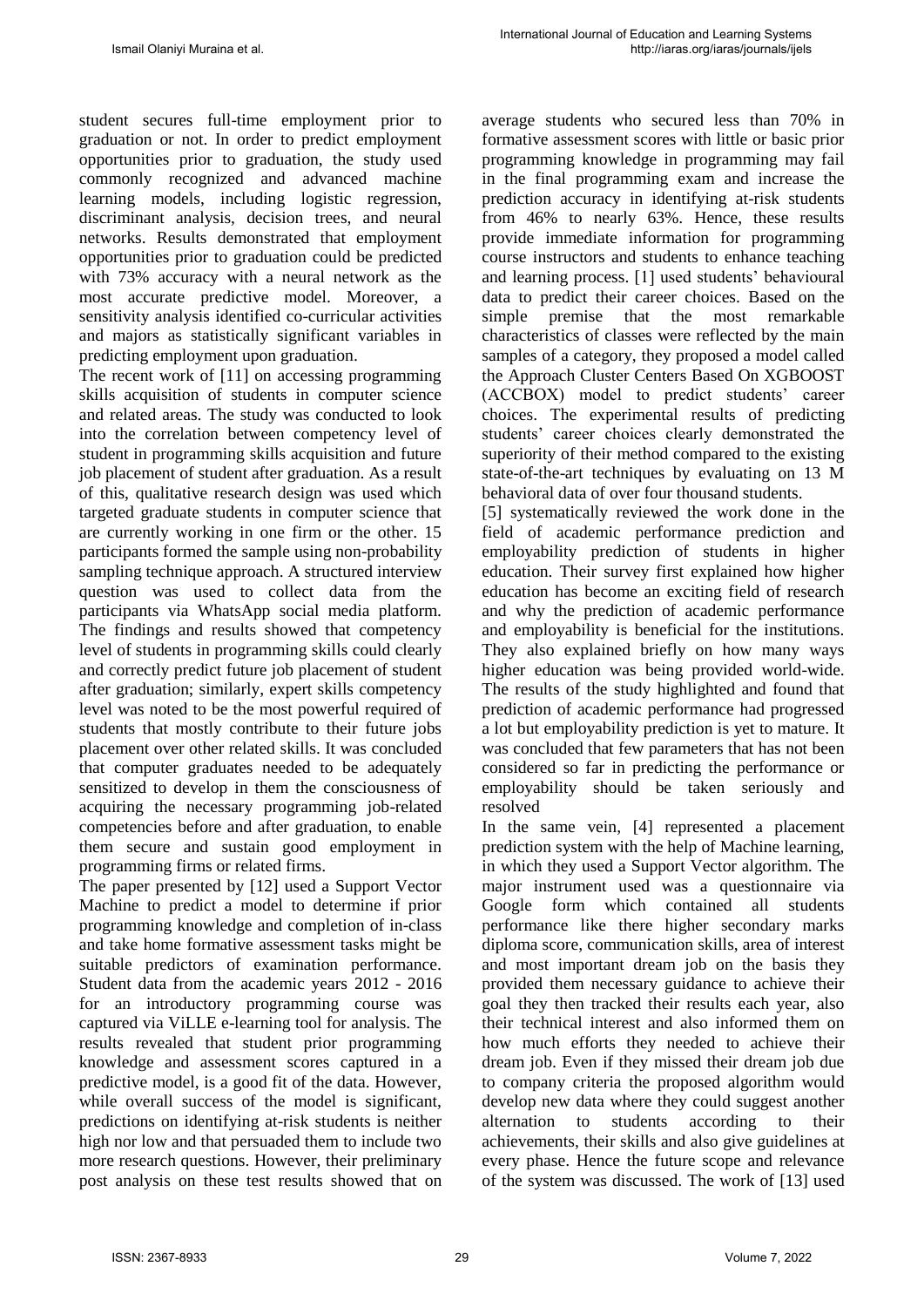predictive modelling to student likelihood of completing a degree. If students were predicted to be most likely to drop out, interventions could be enacted to increase retention and completion rates. The researcher used University of Nevada, Las Vegas (UNLV), four-year graduation rates of 15% and six-year graduation rates of 39%. To improve these rates, they gathered seven years worth of data on UNLV students who began in the fall 2010 semester or later up to the summer of 2017 which included information from admissions applications, and academic performance. The student group which was reported federally were full-time freshmen beginning in the summer or fall. Their data set included all freshmen and transfer students within the time frame who met the criteria laid down. In the study, they applied data analysis and visualization techniques to understand and interpret the data set of 16,074 students. Predictive modelling such as logistic regression, decision trees, support vector machines, and neural networks were applied to predict whether a student would graduate. In their analysis, decision trees gave the best performance. The work of [14] focused on a comprehensive roadmap, enabling the application of data mining for employability.

In complementing the previous studies, [5] used different classification techniques of data mining, like Bayesian methods, Multilayer Perceptrons and Sequential Minimal Optimization (SMO), Ensemble Methods and Decision Trees, to predict the employability of Master of Computer Applications (MCA) students and found the algorithm which was best suited for this problem. In the course of this, a dataset was developed with the traditional parameters like socioeconomic conditions, academic performance and some additional emotional skill parameters. A comparative analysis concluded that J48 (a pruned C4. 5 decision tree) was most suitable for employability prediction with 70. 19% accuracy, easy interpretation and model building time(0. 02Sec) less than Random Forest, which had slightly better prediction accuracy (71. 30%), higher building time(0. 11) and difficult interpretation. Further, Empathy, Drive and Stress Management abilities are found to be the major emotional parameters that affect employability. In their paper, [15] evaluated and compared the performance of three machine learning classifiers: Support Vector Machines (SVM), Decision Trees (DT) and K-Nearest Neighbor (K-NN) for high resolution satellite image scene classification. In this study, the aim provided insights into the selection of the appropriate classifier and highlighting the importance of the appropriate setting of the classifier

parameters. Illustration was made towards the issues of applying scene classification to UC-Merced high resolution satellite image dataset. Image features were obtained through the SURF descriptor and BOVW model.

[16] conducted a comparative study of four wellknown supervised machine learning techniques namely; Decision Tree, KNearest-Neighbor, Artificial-Neural-Network and Support Vector Machine respectively. In his paper concentration was channelled towards the key ideas of each technique and its advantages and disadvantages. Practical application was conducted to compare their performance. Some measures were used for evaluating their performance, such as sensitivity and specificity. This study showed that there was no one measure could provide everything about the classifier performance and there was no such classifier that can satisfy all the criteria.

[17] presented paper on the comparative study of six classification algorithms which includes Logistics Regression, Support vector machine, Random forest, K-Nearest Neighbor, Decision Tree and Gaussian Naïve Bayes. Two different smart home datasets were generated and used to train and test the algorithms. The confusion matrix was used to evaluate the outputs of the classifiers. From the confusion matrix, Prediction Accuracy, Precision, Recall and F1-Score of the models were calculated. The Support Vector Machine (SVM) outperformed the other algorithms in terms of accuracy on both datasets with values of 67.89 and 88.56 respectively. The SVM and Logistics Regression also maintained the highest precision of 100.0 as compared to the other algorithms. [18] used various algorithms like KNN, Naïve Bayes, support vector machine (SVM), decision trees and random forest to ascertain their statistical and mathematical aspects of each algorithm, and suitability of the algorithms to certain use cases and the main drawbacks of the corresponding algorithms.

# **3 Materials and Methods**

Students' previous years' historical data in form of gross point average (GPA) was used as dataset for the research work with the use of Dataset Collection Template (DCT). GPA of 20 students was used. Machine learning including: Decision tree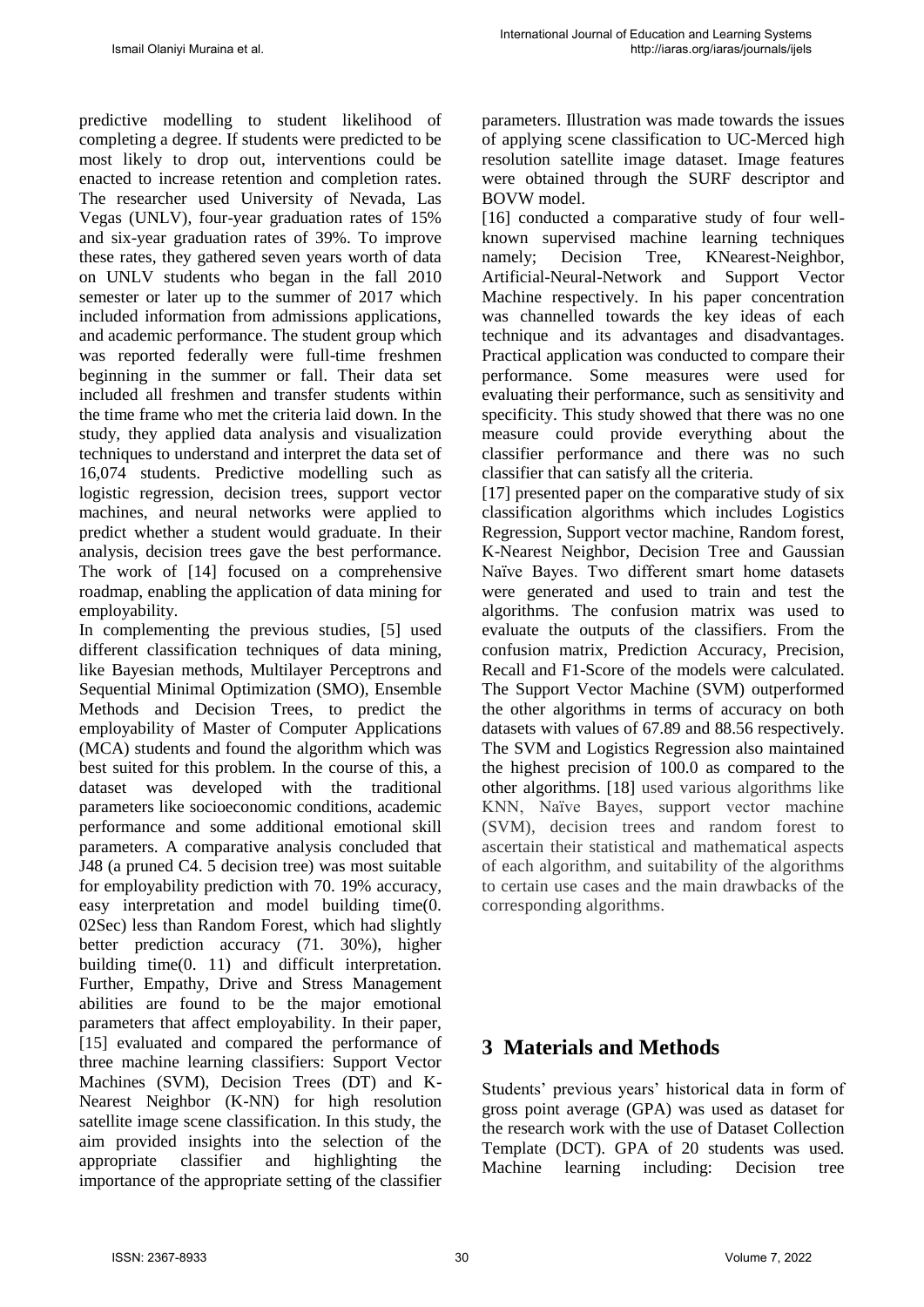algorithm, Support Vector Machine, and K- Nearest Neighbours algorithm were used as techniques to predict the students' future job placement after graduation. It was established that the GPA results used were from validated and reliable sources. Graduating students GPA results was purposefully collected to predict the future job placement of students after graduation

## **4 Analysis and Results**

|  | Table 1: Comparison of classifiers with Time |  |  |  |
|--|----------------------------------------------|--|--|--|
|  |                                              |  |  |  |

| Time/Classifier     | Decision | Support       | K-Nearest      |  |
|---------------------|----------|---------------|----------------|--|
|                     | Tree     | Vector        | Neighbour      |  |
|                     |          | Machine       |                |  |
| Time taken to build | 0.08     | $0.7$ seconds | 0 seconds      |  |
| model               | seconds  |               |                |  |
| Time taken to test  | 0.01     | 0.09          | $0.14$ seconds |  |
| the model on test   | seconds  | seconds       |                |  |
| split               |          |               |                |  |

Table 1 compares the time taken to build model and the time taken to test the model on the test split. K-Nearest Neighbour had the least time taken to build the model; next to this is Decision Tree while Support Vector Machine time taken to build the model is the longest. Similarly, Decision tree had the least time taken to test the model on test split, followed by SVM and finally the KNN in ascending order.



*Figure 1: Comparison of time taken to build and to test models* 

|  | Table 2: Accuracy, Recall, Precision and Statistical |  |  |
|--|------------------------------------------------------|--|--|
|  | errors comparison                                    |  |  |

|             | Decision | Support | K-Nearest |  |
|-------------|----------|---------|-----------|--|
|             | Tree     | Vector  | Neighbour |  |
|             |          | Machine |           |  |
| Correctly   | 17.9215  | 9.0559  | 12.265    |  |
| Classified  |          |         |           |  |
| Instances   |          |         |           |  |
| Incorrectly | 2.3116   | 11.1772 | 7.9681    |  |

| Classified       |           |           |            |  |
|------------------|-----------|-----------|------------|--|
| <b>Instances</b> |           |           |            |  |
| Kappa statistic  | 0.8256    | 0.1932    | 0.3849     |  |
| Accuracy         | 88.5753 % | 44.7581 % | 60.6183 %  |  |
| Mean absolute    | 0.0762    | 0.3548    | 0.2747     |  |
| error            |           |           |            |  |
| Root<br>mean     | 0.276     | 0.4394    | 0.4974     |  |
| squared error    |           |           |            |  |
| Relative         | 17.017 %  | 79.2792 % | 61.3695 %  |  |
| absolute error   |           |           |            |  |
| Root relative    | 58.0579 % | 92.4314 % | 104.6434 % |  |
| squared error    |           |           |            |  |
| Precision        | 0.896     | 0.296     | 0.621      |  |
| Recall           | 0.886     | 0.448     | 0.606      |  |
| F-Measure        | 0.885     | 0.349     | 0.606      |  |



*Figure 2: Comparison of Decision Tree, Support Vector Machine and K-Nearest Neighbors with respect to accuracy, precision, recall and F-measure*  The accuracy, precision, recall and F-measure across the three classifiers showed that Decision tree had the best accuracy, precision, recall as well as Fmeasure statistics – 89%, 90%, 89%, and 89% respectively. In comparison with K-Nearest Neighbour which had better accuracy, precision, recall as well as F-measure statistics -61%, 62%, 60%, and 61% respectively. Support Vector Machine had the least accuracy, precision, recall as well as F-measure statistics – 45%, 30%, 45%, and 35% respectively. Likewise, correctly classified instances in Decision tree showed the best classification among others with 18, next was KNN with 12, while SVM had the smallest classification with 9 instances. Conversely, SVM had the highest incorrectly classified instances with 11; next to it was KNN, while Decision tree had the least. Going through the errors from the analysis, it showed that Decision tree had the required least errors that made the classifiers accurate than other classifiers – MAE (0.08), RMSE (0.3), RAE (17%), and RRSE (58%) respectively. The error reported by other two classifiers proved that the two classifiers did not perform to the expectations for instance, SVM classifier had - MAE (0.35), RMSE (0.44), RAE (79%), and RRSE (92%) respectively. Hence, KNN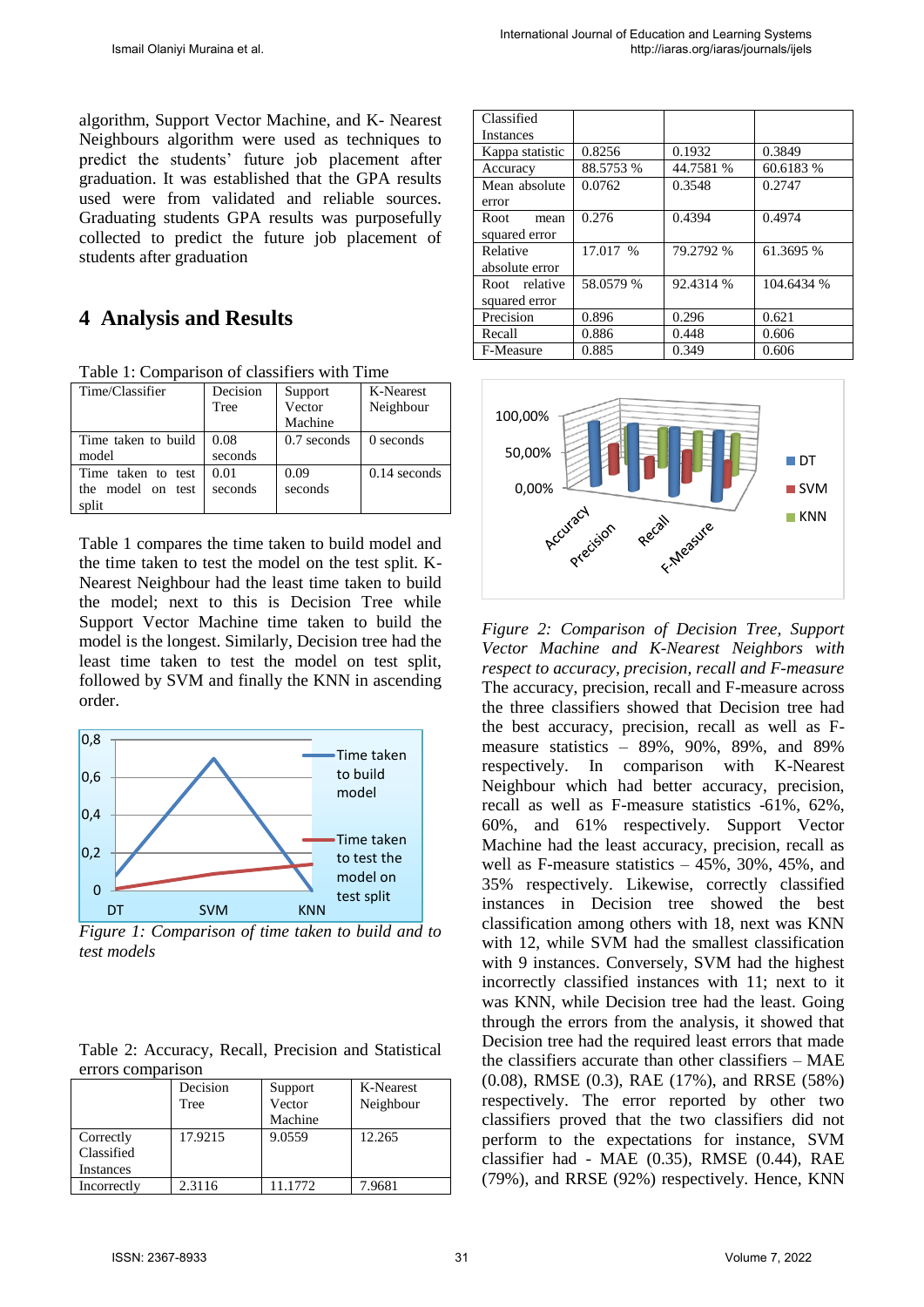classifier had - MAE (0.27), RMSE (0.50), RAE (61%), and RRSE (105%) respectively

Table 3: Comparison of classifiers on Confusion matrices

| Decision Tree |      |      | Vector<br>Support<br>Machine |          |      |           | K-Nearest | inclu |        |
|---------------|------|------|------------------------------|----------|------|-----------|-----------|-------|--------|
|               |      |      |                              |          |      | Neighbour |           |       | $-$ Ac |
|               |      |      |                              |          |      |           |           |       | and    |
|               | 4.49 | 0    |                              | 2.69     |      |           | 4.49      | 0     | noinai |
|               |      | 6.36 | 0                            | 0        | 6.36 | 0         | 0         | 2.12  | chasa  |
|               |      | 1.41 |                              | 2.837.07 | 5.66 |           |           | 2.83  |        |

The comparison of classifiers on table 3 depicted that Decision tree had incorrect classification of (0.9  $+1.41+0+0+0+0 = 2.31$ . Followed by SVM that had incorrect classification of  $(2.69 +2.83+5.66+0+0+0)$  $= 11.18$ ), while KNN had incorrect classification of  $(0.9 +4.24 +2.83 +0+0+0=7.97)$ 



*Figure 3: Decision Tree Visualization* 

The figure 3 complementing accuracy, precision, recall and tree visualization of decision tree with conditions to place students to different three levels of job placements (Remarkable for best job, Remarkable for good job, and Remarkable for any available job ) all these were based on the GPA of the students

# **5 Discussion**

It was observed from the analysis that data science techniques used to predict future job placement of students after graduation included Decision Tree, Support Vector Machine, and K-Nearest Neighbour. The findings proved that Decision Tree

outperformed other two classifiers, though KNN had the least time taken to build the model.

4.49 0 | muissimal errors were reported in Decision Tree 0 2.12 4.24 classifier than other two classifiers. In comparison, the three classifiers regarding the accuracy, precision, recall, and F-measure; the result showed that Decision Tree had the best classification correctness as well as accuracy measure which included precision, recall, F-measure statistics with – Accuracy (89%), Precision (90%), Recall ( 89%), and F-measure (89%) respectively. Also, the

**On confusion** matrix, Decision tree had incorrect classification of  $(0.9 +1.41+0+0+0+0 = 2.31)$ , Followed by SVM that had incorrect classification of  $(2.69 + 2.83 + 5.66 + 0 + 0 + 0 = 11.18)$ , while KNN had incorrect classification of  $(0.9)$  $+4.24+2.83+0+0+0 = 7.97$ . From these statistics, Decision Tree had the minimum of incorrectly classified instances compared to other classifiers

# **6 Conclusion**

The study concluded that students should keep pace with the times, broaden their horizons, learn more knowledge, and adapt themselves with the future employment environment. Gaining job opportunity /employability of students graduating from an institution always determine the value of the institution, researches is required to develop comprehensive models for predicting future job placement with employability tool and develop a system that will be able to predict accurate students' future job placement after graduation. Students will be clear about their career growth and what various options are available in the profession and how far they can improve themselves.

### *References:*

- [1] Nie, Min; Xiong, Zhaohui; Zhong, Ruiyang; Deng, Wei & Yang, Guowu, Career Choice Prediction Based on Campus Big Data—Mining the Potential Behavior of College Students, *Applied Science* 2020, 10, 2841; doi:10.3390/app10082841 www.mdpi.com/journal/applsci
- [2] Fizer, Darren, Factors Affecting Career Choices of College Students Enrolled in Agriculture, *A Research Paper Presented for the Master of Science in Agriculture and Natural Resources Degree at the University of Tennessee, Martin*, December, 2013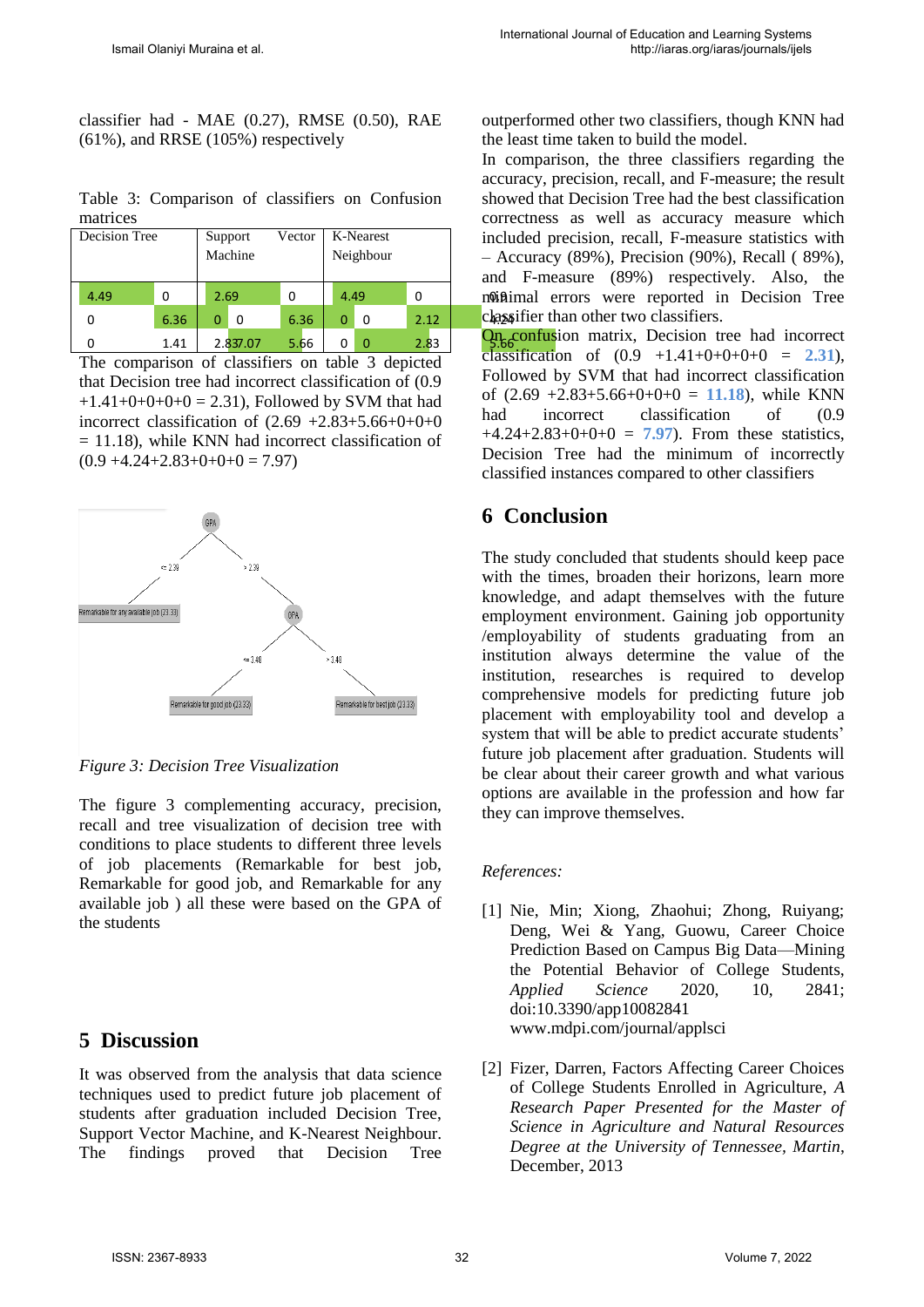- [3] Hugo, Linsey S., A Comparison of Machine Learning Models Predicting Student Employment, *A thesis presented to the faculty of Ohio University, 2018*
- [4] Viram, Rathi; Sinha, Swati; Tayde, Bhagyashree & Shinde, Aakshada, Placement prediction system using machine learning, *International Journal of Creative Research Thoughts (IJCRT)*, April 2020, Volume 8, Issue 4, pp. 1507 -1515
- [5] Mishra, Tripti; Kumar, Dharminder & Gupta, Sangeeta, Students' Performance and Employability Prediction through Data Mining: A Survey, *Indian Journal of Science and Technology*, June 2017, *Vol 10(24), DOI: 10.17485/ijst/2017/v10i24/110791*
- [6] Kinash, S., Crane, L., Capper, J., Young, M., & Stark, A. (2017). When do university students and graduates know what careers they want: A research-derived framework. *Journal of Teaching and Learning for Graduate Employability,* 2017, 8(1), pp. 3– 21
- [7] Juznic, Primoz & Pymm, Bob, Students on placement: A comparative study. New Library World, 2011 112(5/6). Doi: [10.1108/03074801111136284](http://dx.doi.org/10.1108/03074801111136284)
- [8] Smith, Sally; Taylor-Smith, Ella; Smith, Colin F & Webster, Gemma, The impact of work placement on graduate employment in computing: Outcomes from a UK-based students, *International Journal of Work-Integrated Learning*, 2018, 19(4), pp. 359-369
- [9] Bowers, A. E., Life after Graduation: Exploring the Utility of a College and Career Research Project in Defining Students' Post- High School Goals, (Doctoral dissertation), 2017 Retrieved from https://scholarcommons.sc.edu/etd/4527
- [10] Ali, Muhammad Shabbir & Jalal, Hina, Higher Education as a Predictor of Employment: The World of Work Perspective. *Bulletin of Education and Research*, August 2018, Vol. 40, No. 2 pp. 79-90
- [11] Muraina, Ismail Olaniyi, Adesanya, Olayemi M., & Agoi, Moses A., Correlation between Students Programming Skills Competency Level and Job Placement after Graduation.  $4^{th}$ *th International European Conference On Interdisciplinary Scientific*

*Research*, August 8-9, 2021/ Warsaw, Poland. 262 - 270

- [12] Kumar, Veerasamy Ashok; D'Souza, Daryl; Lindén, Rolf & Laakso, Mikko-Jussi, Prediction of Student Final Exam Performance in an Introductory Programming Course: Development and Validation of the Use of a Support Vector Machine-Regression Model. *Asian Journal of Education and e-Learning*, 2019, 7(1),
- [13] Ploutz, Elliott Collin, Machine Learning Applications in Graduation Prediction at the University of Nevada, Las Vegas. UNLV Theses, Dissertations, Professional Papers, and Capstones, 2018, <http://dx.doi.org/10.34917/13568668>
- [14] Mezhoudi, Nesrine; Alghamdi, Rawan; Aljunaid, Rim; Krichna, Gomathi & Düştegör, Dilek (2021). Employability prediction: a survey of current approaches, research challenges and applications, *Journal of Ambient Intelligence and Humanized Computing*, 2021, https://doi.org/10.1007/s12652-021-03276-9
- [15] Bouteldja, Samia & Kourgli, Assia, A comparative analysis of SVM, K-NN, and decision trees for high resolution satellite image scene classification, *Twelfth International Conference on Machine Vision*, 2020, DOI: 10.1117/12.2557563
- [16] Mohamed, Amr E., Comparative Study of Four Supervised Machine Learning Techniques for Classification, *International Journal of Applied Science and Technology*, June 2017, 7(2), pp. 5-18
- [17] Musa, Martha Ozohu & Oghenekaro, Linda Uchenna, Comparative Analysis of Selected Machine Learning Algorithms Based On Generated Smart Home Dataset. European Journal of Computer Science and Information Technology, 2021, 9(4), pp.42-53, https://doi.org/10.37745/ejcsit.2013
- [18] Kumar, K. Uma Pavan; Gandhi, Ongole; Reddy, M. Venkata & Srinivasu, S. V. N, Usage of KNN, Decision Tree and Random Forest Algorithms in Machine Learning and Performance Analysis with a Comparative Measure, *Conference on Machine Intelligence and soft computing*, January, 2021, 473-479